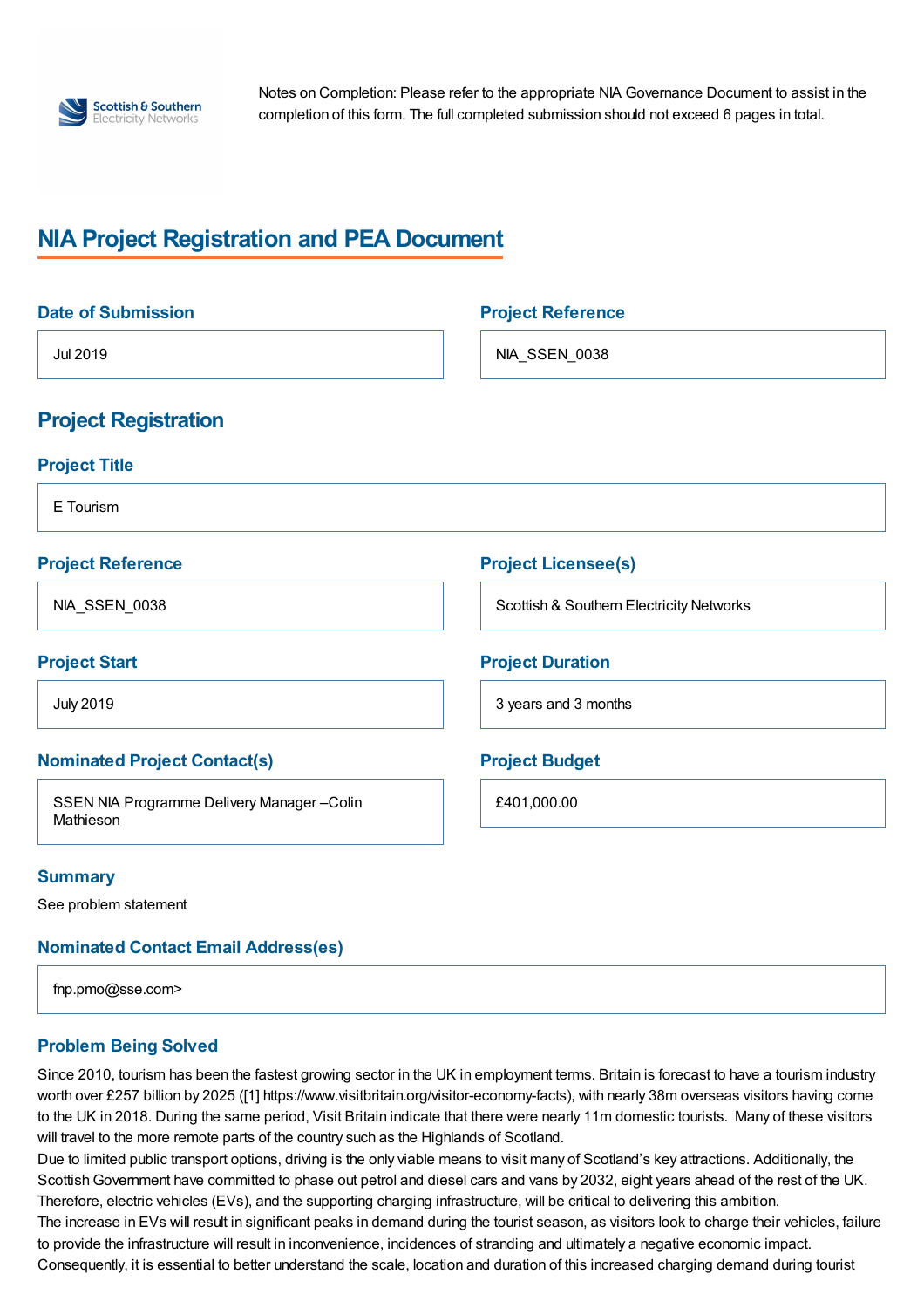seasons, to allow appropriate actions to be developed and deployed to ensure network resilience and security whilst facilitating the continued growth of EVs and minimise damage to the tourism sector. In addition, there has also been limited development of local flexibility solutions to help manage network peaks.

This NIA project will develop a broad understanding of potential impacts of EV charging because of tourism and local EV use across the North of Scotland. This will be followed by an in-depth study of specific typical locations before considering a range of conventional and innovative actions to inform the need for future investment in Network, local flexibility, distributed generation and other innovative solutions.

The project will engage local communities to explore the development of new flexible solutions to help address any areas of constraint caused by EV charging. Furthermore, this may include options for improving resilience outside of the tourist season as customers become increasingly reliant on electricity for transport and heat.

## **Method(s)**

This project will be carried out using a staged approach to bring together the learning from research, modelling, design and development phases to identify significant peaks in demand during the tourist season and where suitable, local flexible solutions which could be utilised and trialled as part of the project. The learnings from each stage will be used to inform the strategic investment required to ensure continued security and resilience of the network, whilst facilitating the continued growth of EVs. The project will build on the existing work on Regional Energy Scenarios currently being undertaken by Regen and collaborating and consulting with stakeholders such as Transport for Scotland, Visit Scotland and local authorities. All these stakeholders have significant knowledge and experience in their respective areas.

The method will follow the stages outlined below:

#### Stage 1 – Research

This will be the initial plan for data requirements to understand current and future tourist growth, areas of significant tourist attractions and season traffic flows in the North of Scotland. The aim will be to develop understanding of potential EV vehicle flows based on current conventional vehicle movements. It will also be established which use cases will be investigated further, for example:

- 1. Journey starting points where EVs will be collected/returned
- 2. Stopping points where EVs will need to charge whilst tourists visit an attraction
- 3. Accommodation where tourists will have overnight stays
- 4. Arterial Routes flows of traffic between key hubs

Network data will be gathered to understand the current network status, capability and predicted future energy demands for each use case. This will be supported by SSEN Regional Scenario Modelling which will be delivered by Regen in Summer 2019 as part of a separate project.

#### Stage 2 – Modelling

Using the data gathered as part of Stage 1, the project will model this data to understand the impacts of EV charging against the agreed use cases. The model will provide a technical view for inclusion and analysis in system planning as well as visibility for external stakeholders to signpost potential issues. The model will identify which use cases highlight network constraints and therefore required to be focused on to maintain resilience particularly during the tourist season.

#### Stage 3 - Design and Development of local flexibility solutions

This stage will focus on identifying, through stakeholder workshops (such as local communities) and/or tendering exercises suitable flexibility solutions which will assist with any constraint issues identified as part of Stage 2 and meeting the increased demand identified as part of the modelling in stage 2. These solutions will add resilience to the network during the tourist season and winter.

Recommendations will be reported to highlight priorities (both conventional and innovative) for each specific use case and if appropriate, suitable local flexibility solutions and funding arrangements which may be trialled as part of this project will be identified.

#### Stage 4 - Trial of Local Flexibility Solution

The selected flexibility solution(s) methods will be developed and trialled where appropriate. A conclusion report will be developed to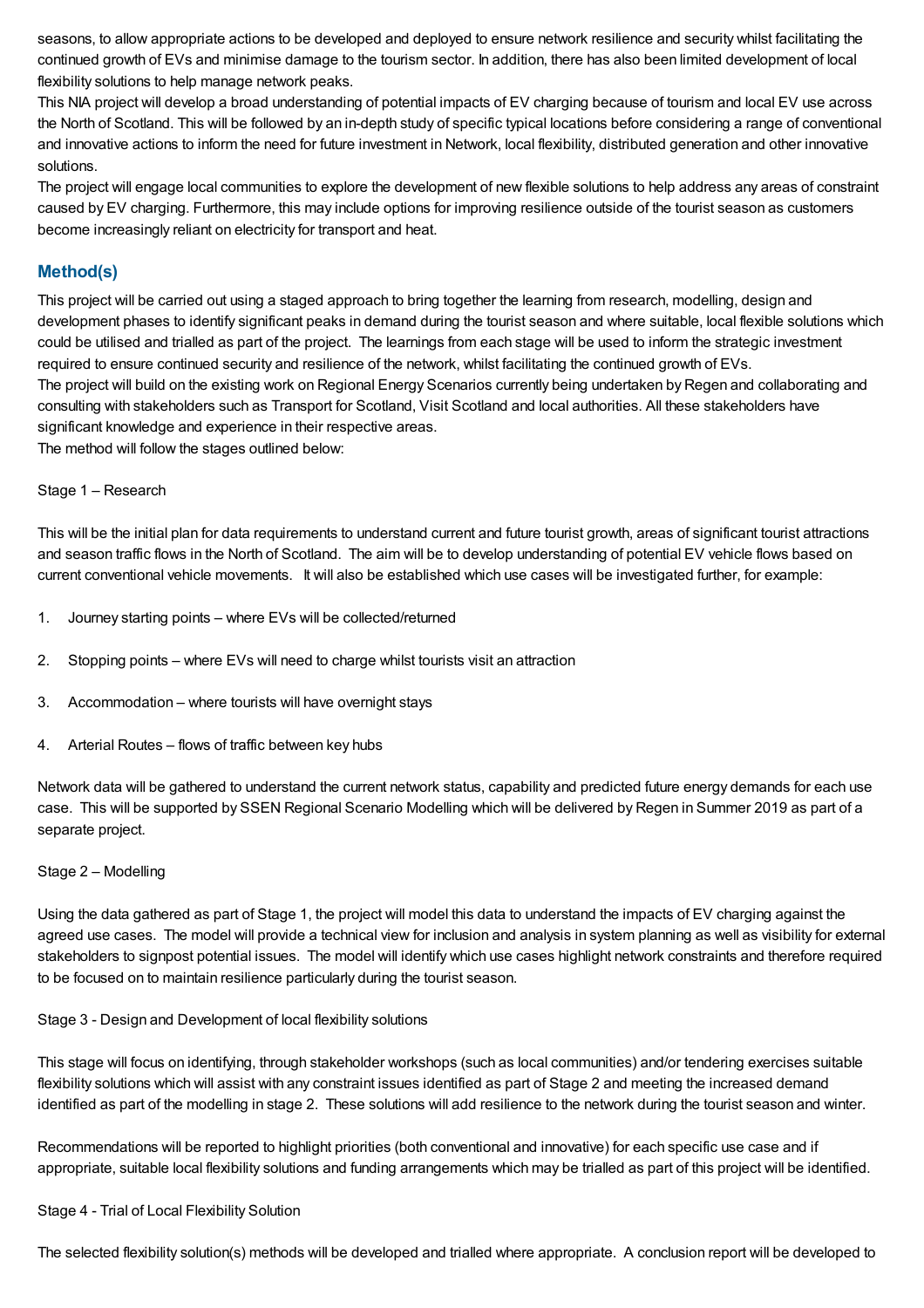determine its success.

Stage 5 – Reporting on outputs / Dissemination

The final stage will consist of reporting of recommendations for each use case for the network strategic investment (both conventional and innovative methods) and final recommendations for local flexibility solutions to ensure security and resilience of the network, whilst facilitating the continued growth of EVs and the tourism sector. This report will contain guidance on the issues, methods and options for those authorities with responsibility for providing EV charging infrastructure. It will also provide the DNO community with recommendations on how the current connections process should be modified to support efficient delivery. The learning will be disseminated to local and national stakeholders, DNOs and Charge Point Providers.

## **Scope**

The scope of the project is to carry out traffic flow and network modelling to understand the impact of EV charging. It will also design and develop a trial of specific network and local flexibility solutions to assist with security of electric supply to EV charging hubs to deal with highly seasonal charging peaks in the tourist season.

The geographical scope of the project will be a 'tourist route' suitably representative of the primary tourist routes.

The output will be proven through a modelling tool highlighting geographical areas of improvement calibrated against a real-life trial of a local flexibility solution(s).

The output of both the modelling tool and real-life trial of the flexible solution will feed into a report which captures all learnings and provides system planning with appropriate guidance of areas of focus for investment on the network. The method will be transferrable to other parts of the UK where the appropriate data is available.

## **Objective(s)**

1. Understand how increased EV uptake and tourist patterns will impact seasonal peak demand on the network.

2. Identify the scale, location and duration of any increased charging demand broadly for the North of Scotland followed by an indepth study of specific locations.

3. Enhance stakeholder engagement for helping local community groups, local authorities and other organisations to understand impacts of heightened EV tourism will have on local demand.

4. Identify suitable local flexible solutions to assist in demand management during seasonal peaks but also benefiting residents all year round. These solutions may extend beyond charge points only to options such as valet charging.

5. Inform investment strategies for network development based on expected impacts of EV uptake and tourist patterns.

## **Consumer Vulnerability Impact Assessment (RIIO-2 Projects Only)**

n/a

## **Success Criteria**

If the project delivers the anticipated learning to GB stakeholders, then it is deemed successful.

# **Project Partners and External Funding**

The proiect will be run under the Strategic Partnership Agreement between Scottish Government, Scottish and Southern Electricity Networks and Scottish Power Energy Networks.

# **Potential for New Learning**

The project will:

1. Identify the predicted load growth and seasonal demand associated with current and future electric vehicle tourism against suitable use case scenarios.

- 2. Highlight tourist hot spots where the network may be vulnerable.
- 3. Identify locations where traditional supply security may be inadequate during extreme events

4. Identify a series of options for local flexibility solutions which may also benefit local communities outside of the tourist season from a resilience perspective as well.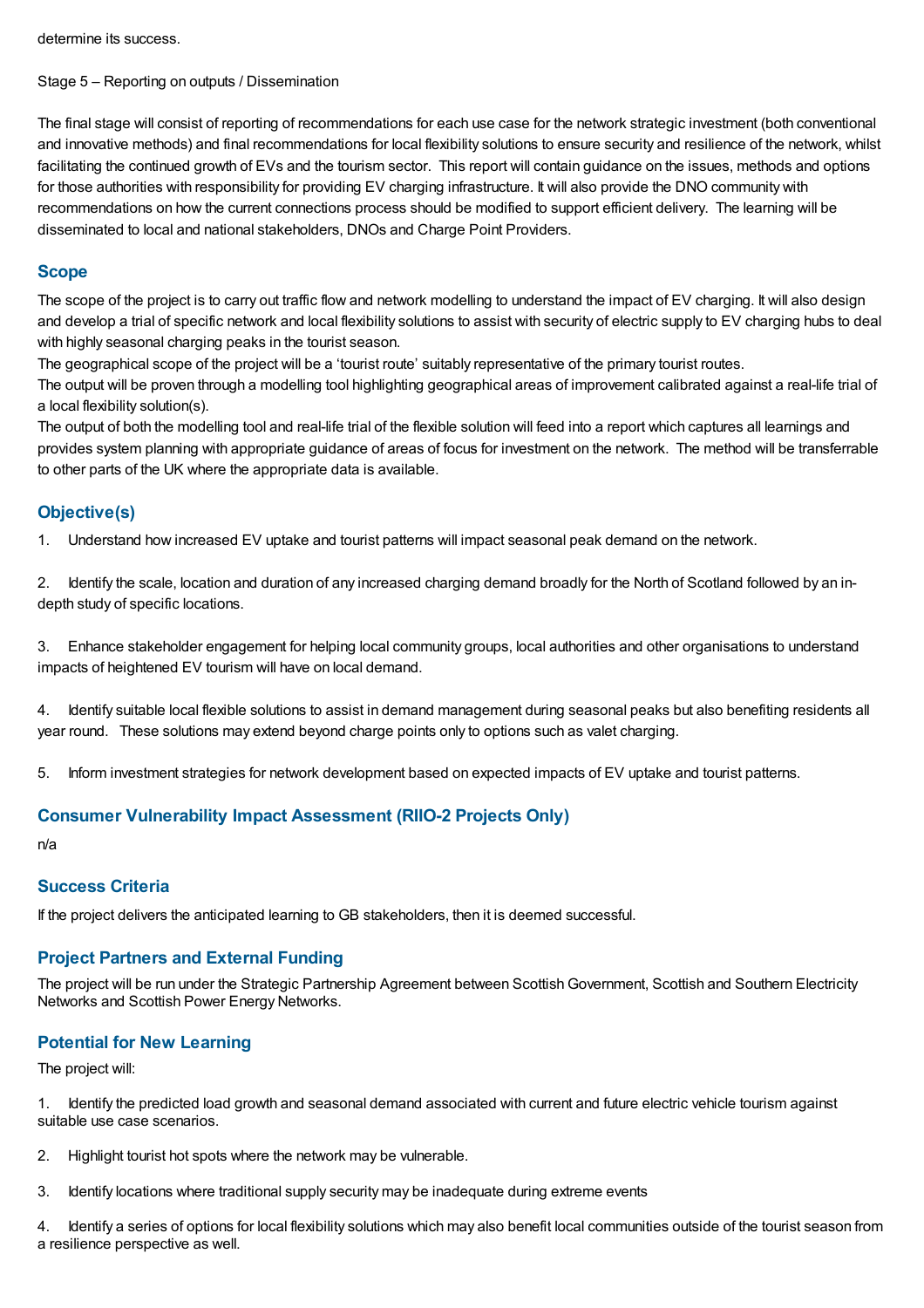5. Establish replicable techniques for the above.

#### **Scale of Project**

The project is a small-scale sample-based study to investigate seasonal demands for EV in tourist hot spots, followed by development of innovative flexible solutions and an in-depth detailed plan for each tourist hot spot use case and a trial of suitable solutions.

## **Technology Readiness at Start**

**Technology Readiness at End**

TRL7 Inactive Commissioning

TRL3 Proof of Concept

## **Geographical Area**

Scottish Hydro Electric Power Distribution and Southern Electric Power Distribution network areas

## **Revenue Allowed for the RIIO Settlement**

n/a

## **Indicative Total NIA Project Expenditure**

The total expenditure expected from the project is £401,000. 90% (£360,900) of which is allowable NIA expenditure.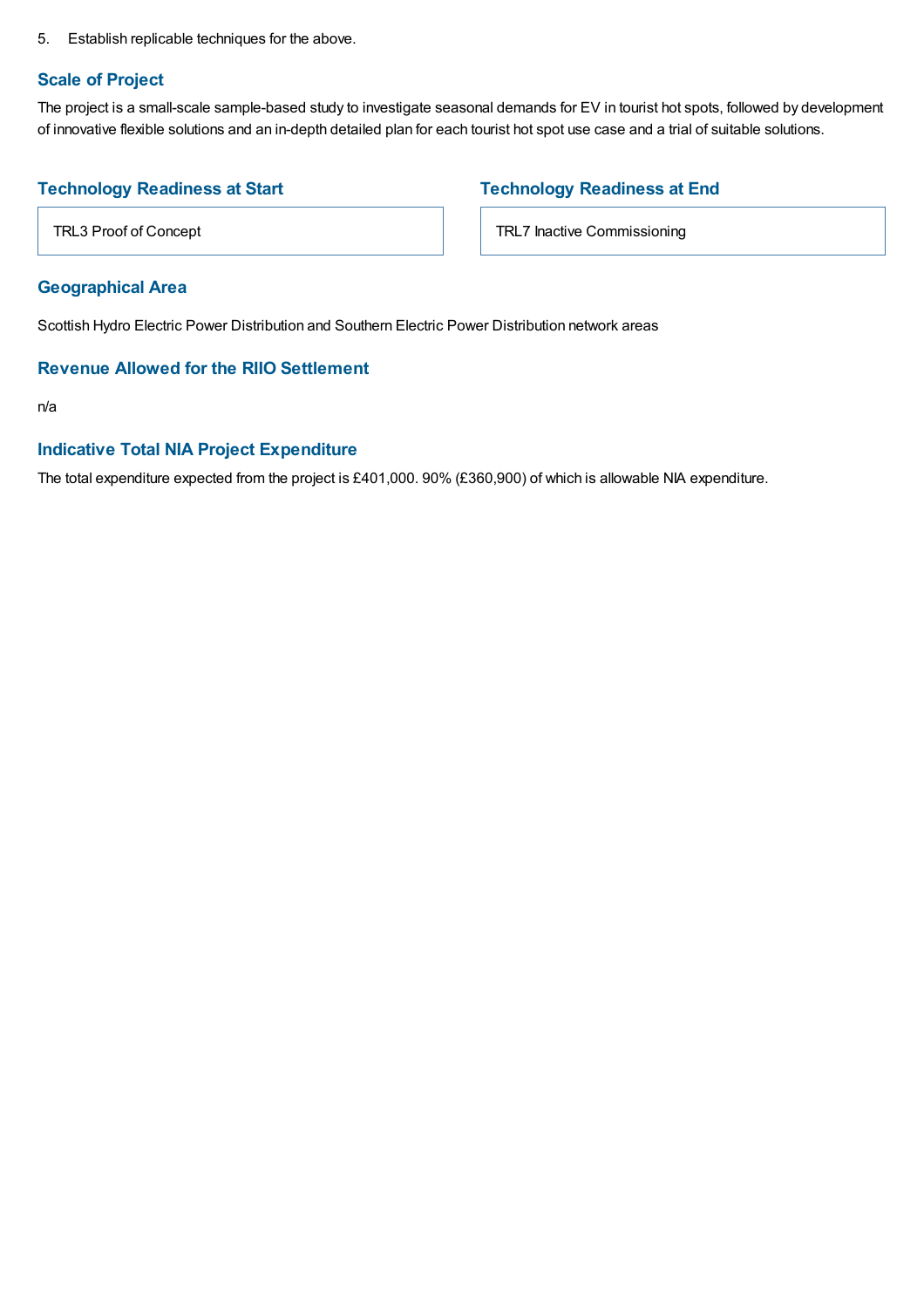# **Project EligibilityAssessment Part 1**

There are slightly differing requirements for RIIO-1 and RIIO-2 NIA projects. This is noted in each case, with the requirement numbers listed for both where they differ (shown as RIIO-2 / RIIO-1).

#### **Requirement 1**

Facilitate the energy system transition and/or benefit consumers in vulnerable situations (Please complete sections 3.1.1 and 3.1.2 for RIIO-2 projects only)

Please answer **at least one** of the following:

#### **How the Project has the potential to facilitate the energy system transition:**

n/a

#### **How the Project has potential to benefit consumer in vulnerable situations:**

n/a

#### **Requirement 2 / 2b**

Has the potential to deliver net benefits to consumers

Project must have the potential to deliver a Solution that delivers a net benefit to consumers of the Gas Transporter and/or Electricity Transmission or Electricity Distribution licensee, as the context requires. This could include delivering a Solution at a lower cost than the most efficient Method currently in use on the GB Gas Transportation System, the Gas Transporter's and/or Electricity Transmission or Electricity Distribution licensee's network, or wider benefits, such as social or environmental.

## **Please provide an estimate of the saving if the Problem is solved (RIIO-1 projects only)**

E- tourism will help generate more granular data to enable more detailed understanding of future network and local business/authority investment requirements. This is essential to facilitate the wide spread adoption of EVs in GB in areas which are likely to see demand profiles which are different from those across the wider network due to the influence of high numbers of seasonal visitors. Previous innovation projects, such as SSENs My Electric Avenue, in addition to studies by the ENA suggest that significant network investment will be required between now and 2032. However, this figure could be significantly reduced through the use of innovative solutions, which can only be implemented with the improved availability of forecasting and modelling information.

## **Please provide a calculation of the expected benefits the Solution**

Not required for first stage. Outputs of project will inform this.

## **Please provide an estimate of how replicable the Method is across GB**

This is a challenge for all UK DNOs, so this could be replicated across the whole of GB.

# **Please provide an outline of the costs of rolling out the Method across GB.**

The cost of rolling out will be determined by the success of the method and as a result the answer to this question will be an output from the project itself.

## **Requirement 3 / 1**

Involve Research, Development or Demonstration

A RIIO-1 NIA Project must have the potential to have a Direct Impact on a Network Licensee's network or the operations of the System Operator and involve the Research, Development, or Demonstration of at least one of the following (please tick which applies):

 $\Box$  A specific piece of new (i.e. unproven in GB, or where a method has been trialled outside GB the Network Licensee must justify repeating it as part of a project) equipment (including control and communications system software).

 $\Box$  A specific novel arrangement or application of existing licensee equipment (including control and/or communications systems and/or software)

A specific novel operational practice directly related to the operation of the Network Licensees system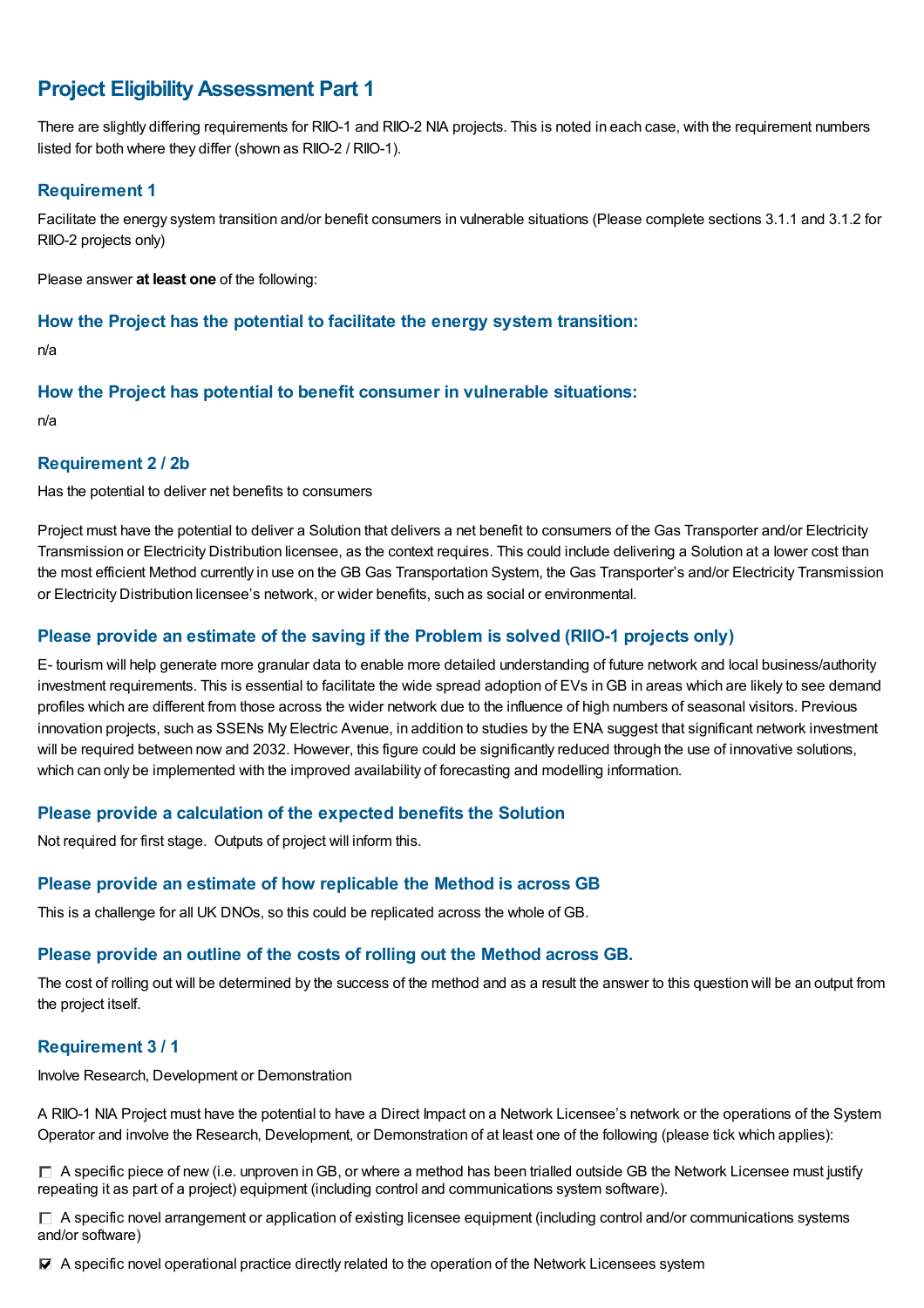#### $\blacksquare$  A specific novel commercial arrangement

RIIO-2 Projects

 $\Box$  A specific piece of new equipment (including monitoring, control and communications systems and software)

 $\Box$  A specific piece of new technology (including analysis and modelling systems or software), in relation to which the Method is unproven

 $\Box$  A new methodology (including the identification of specific new procedures or techniques used to identify, select, process, and analyse information)

 $\Box$  A specific novel arrangement or application of existing gas transportation, electricity transmission or electricity distribution equipment, technology or methodology

 $\Box$  A specific novel operational practice directly related to the operation of the GB Gas Transportation System, electricity transmission or electricity distribution

 $\Box$  A specific novel commercial arrangement

## **Specific Requirements 4 / 2a**

**Please explain how the learning that will be generated could be used by the relevant Network Licensees** n/a

## **Or, please describe what specific challenge identified in the Network Licensee's innovation strategy that is being addressed by the project (RIIO-1 only)**

n/a

**Has the Potential to Develop Learning That Can be Applied by all Relevant Network Licensees** 

#### **Is the default IPR position being applied?**

**D** Yes

# **Project EligibilityAssessment Part 2**

#### **Not lead to unnecessary duplication**

A Project must not lead to unnecessary duplication of any other Project, including but not limited to IFI, LCNF, NIA, NIC or SIF projects already registered, being carried out or completed.

#### **Please demonstrate below that no unnecessary duplication will occur as a result of the Project.**

The Energy Networks Association portal has been checked to confirm there is no duplication.

#### If applicable, justify why you are undertaking a Project similar to those being carried out by any other **Network Licensees.**

n/a

# **Additional Governance And Document Upload**

# **Please identify why the project is innovative and has not been tried before**

To date there has been no GB projects which have looked to understand the impact on peak demand of high volumes of seasonal tourists driving electric vehicles in the remote areas. This project will be the first to develop that dataset as well investigating flexible solutions to ease network constraints during these times

# **Relevant Foreground IPR**

n/a

#### **Data Access Details**

n/a